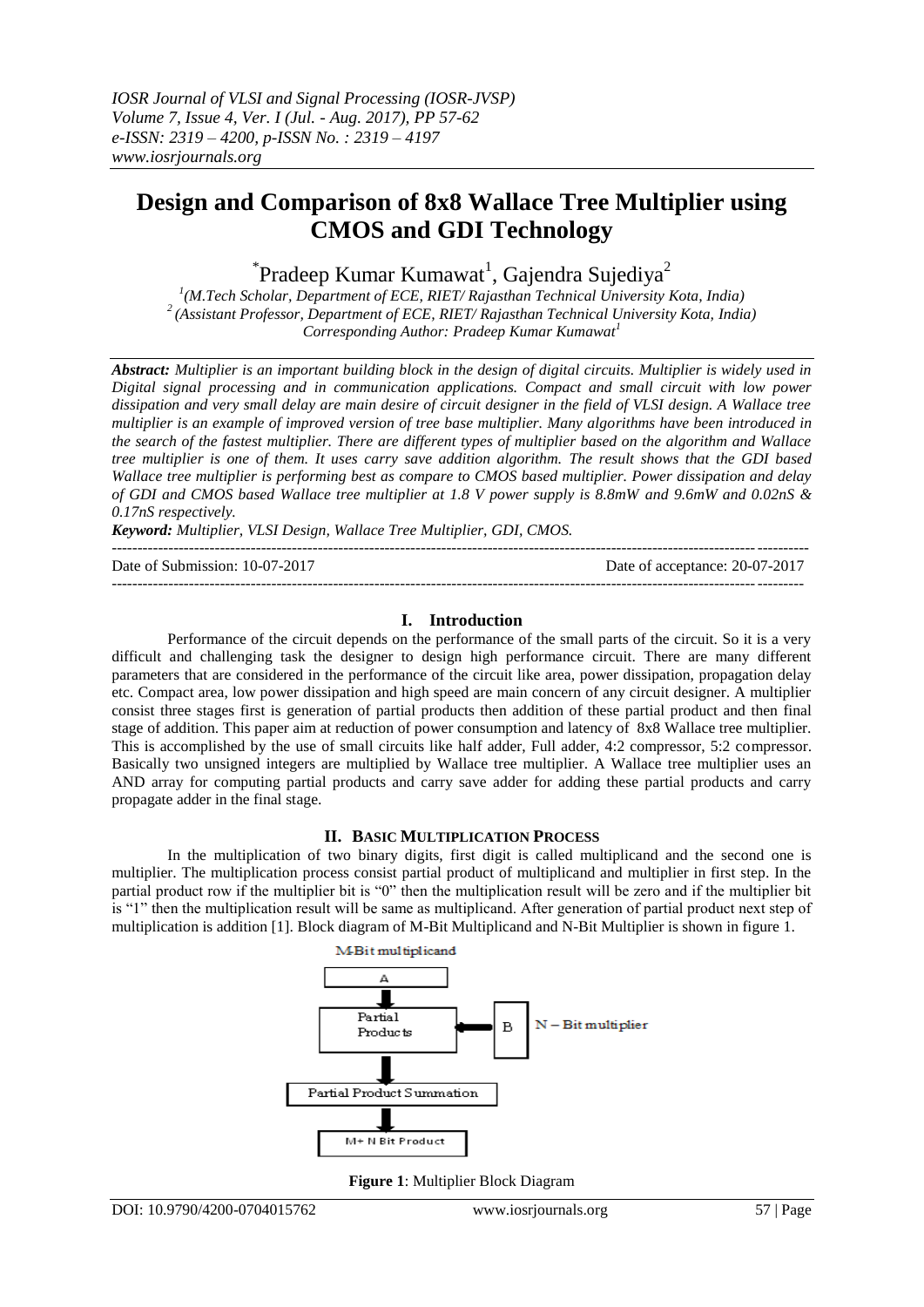An example of 4-Bit multiplicand and 4-Bit multiplier product of two positive (unsigned) binary numbers radix 2 is given below:

| 1010          | (This binary number represents 10 in decimal)     |  |
|---------------|---------------------------------------------------|--|
| 1001<br>X     | (This binary number represents 9 in decimal)      |  |
|               |                                                   |  |
| $I$ 0 1 0     | $(1010 \times 1)$                                 |  |
| 0000x         | $(1010 \times 0,$ shifted one position to left)   |  |
| 0000x x       | $(1010 \times 0,$ shifted two position to left)   |  |
| $+1010$ x x x | $(1010 \times 1,$ shifted three position to left) |  |
|               |                                                   |  |
| 1011010       | (This binary number represents 90 in decimal)     |  |
|               |                                                   |  |

#### **III. TYPES OF MULTIPLIER**

Based on different algorithm there are different types of multipliers, in different algorithm there are different methods to produce partial product generation and partial product addition. The motives of all circuit designers to design the multiplier which provide high speed, regularity of layout, compact area, reduce latency. Many algorithms have been introduced in search of the fastest multiplier. Based on different algorithm there are different types of multipliers:

- Array multiplier
- Wallace tree multiplier
- Dadda Multiplier
- Modified Both Multiplier
- Hierarchical Array of Array Multiplier
- Vedic Multiplier

#### **3.1 Wallace Tree Multiplier**

The speed of multiplier is depends on the total time taken for summation of partial products. Wallace tree multiplier is faster than Array multiplier. Scientist Chris Wallace in 1964 introduced an easy and simple way of summing the partial product bits in the parallel using the tree of the Carry Save Adders which is known as "Wallace Tree" [2]. Wallace tree multiplier uses carry save addition algorithm. A typical Wallace tree architecture is shown in figure 2.



**Figure 2** : Wallace Tree Multiplier

Wallace multiplier includes some steps to multiply two numbers .The first step is formation of the bit products. Then carry save adder reduces bit product matrix into two row matrix. After that the remaining two rows are summed by using the fast carry propagate adder to produce the final result [3]. Some advantages and disadvantages of Wallace tree multiplier are given below: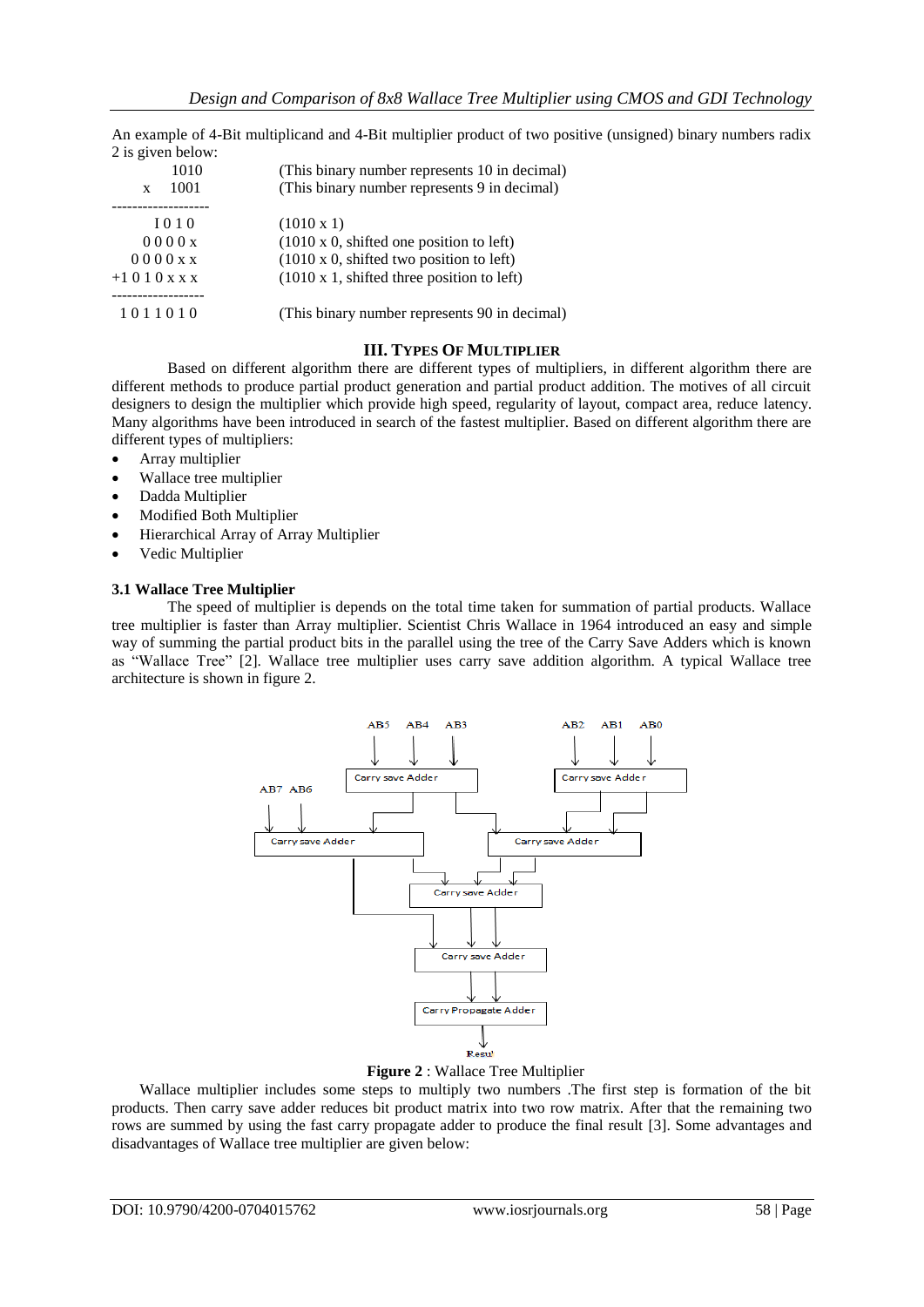Advantages

- Small Delay
- The number of logic levels required to perform the summation can be reduced.
- Disadvantages
- Complex to layout and have irregular wires.
- 3.1.1 2-Bit Multiplier

In 2 -Bit Multiplier, the multiplicand has 2 bits and multiplier has also 2 bits. The result of multiplication is of 4 bits. A 2-Bit multiplier circuit consist AND array and half adder. Hardware realization of 2- Bit multiplier is shown in figure 3.



**Figure 3:** 2- Bit Multiplier

Schematic diagram of 2-bit multiplier is shown in figure using Wallace tree method shown above. P0, P1, P3 and P4 are the partial products.



# **3.1.2 4-Bit Multiplier**

After designing of 2- Bit multiplier, 4 bit multiplier also designed. In 4 -Bit Multiplier, the multiplicand has 4 bits and multiplier also has 4 bits. A 4-Bit multiplier circuit consist AND array and half adder and Full adder [4]. 4-bit multiplier is also designed using wallace tree method as shown in figure 5.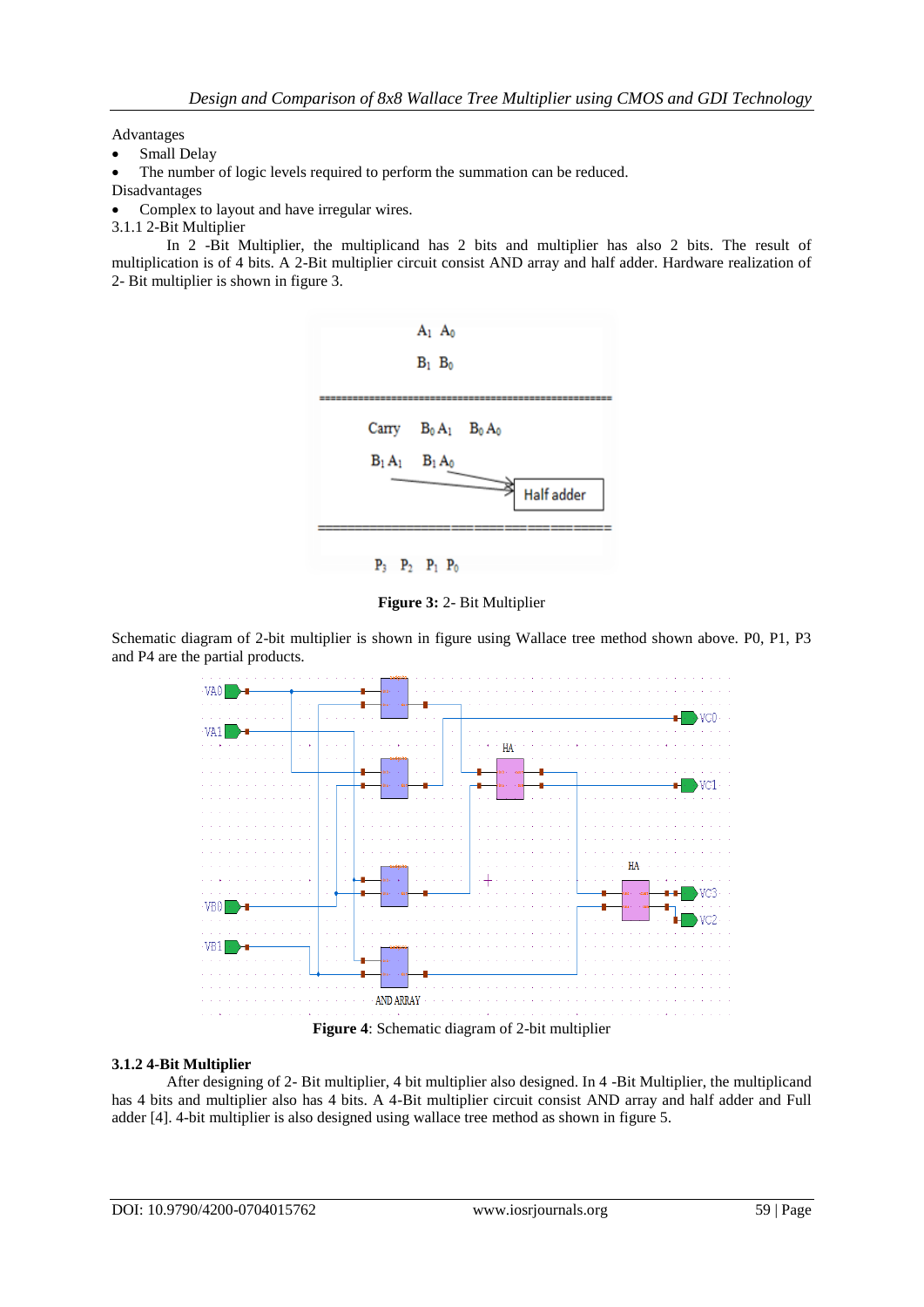

**Figure 5:** 4-Bit Multiplier

#### **3.1.3 8-Bit Multiplier**

8-Bit Multiplier based on Wallace Tree is more efficient in terms of power and regularity with low latency and area. Wallace method used three steps to multiply two numbers. These steps are given below:

• Formation of the bit products.

Bit product matrix is "reduced" into two row matrix by using the carry-save adder (also called 3:2 counters).

The remaining two rows are summed by using the fast carry-propagate adder to produce the final product.

8x8 Bit multiplier using Wallace tree circuit consist AND array And also consist Half adder, Full Adder, 4:2 Compressor, 5:2 Compressor. AND gates are used for the generation of partial products in the parallel. Furthermore, the addition of the partial products is done using the Wallace tree, which is hierarchal, divided into levels [5]. There will be a reduction in power consumption, since the power is provided only to level that is involved in the computation. Schematic diagram of GDI based 8 x 8 multiplier is shown in figure 6.

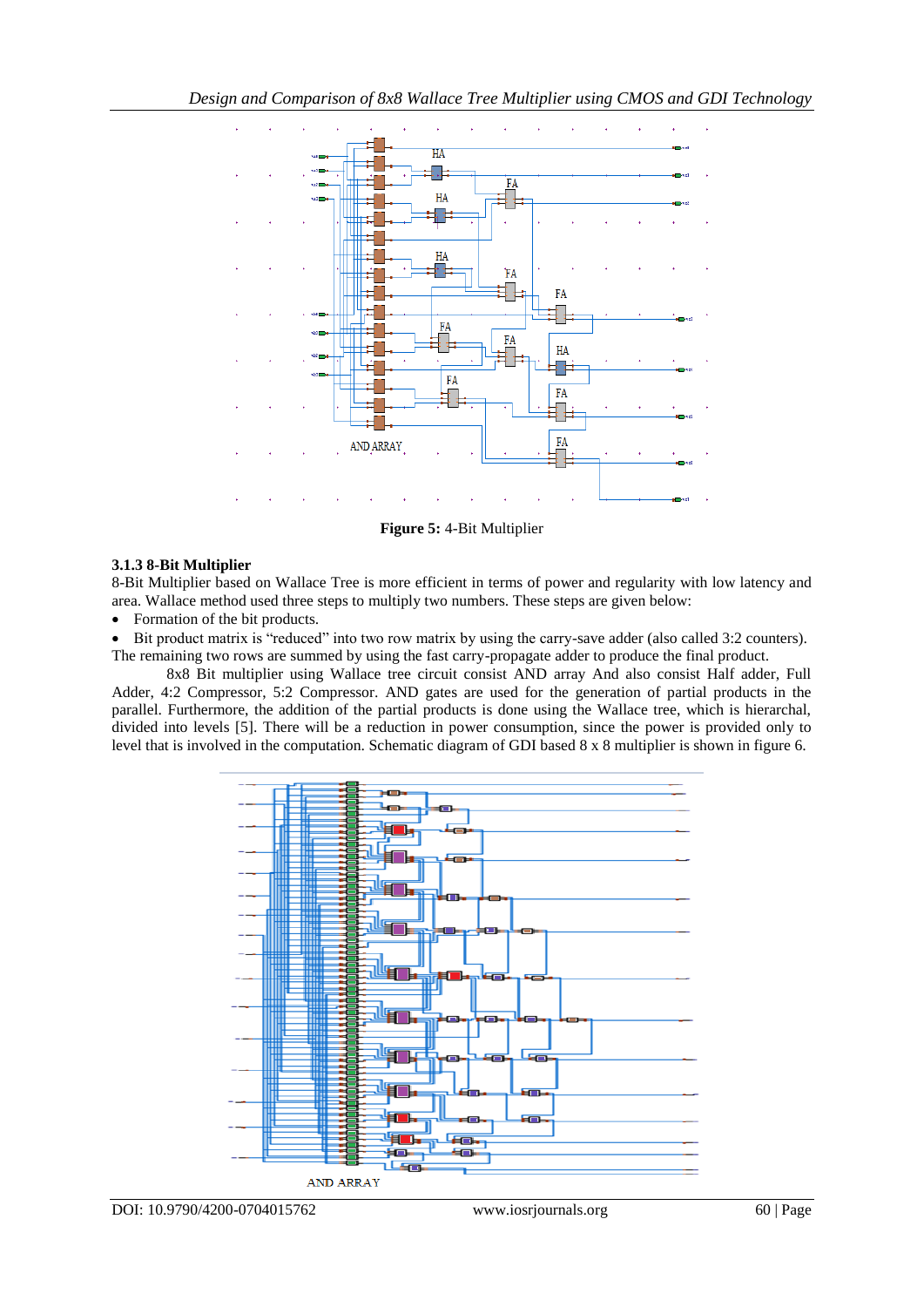

**Figure 6**: GDI based 8-Bit Multiplier Schematic

# **IV. Simulation And Results**

**4.1 2-Bit Multiplier** Simulated waveform of 2-bit GDI based multiplier is shown in fig 7.



**Figure 7:** Waveform of 2-bit GDI based Multiplier

# **4.2 4-Bit multiplier**

Simulated waveform of 4-bit GDI based multiplier is shown in fig 8. Multiplier and multiplicand inputs each are of 4 bits. After multiplication 8-bit partial products are generated. Here both CMOS and GDI based 4x4 multiplier are designed and analyzed. GDI based multiplier gives better results in terms of propagation delay, power dissipation and area by using transistor count.



**Figure 8:** Waveform of 4- Bit GDI based Multiplier